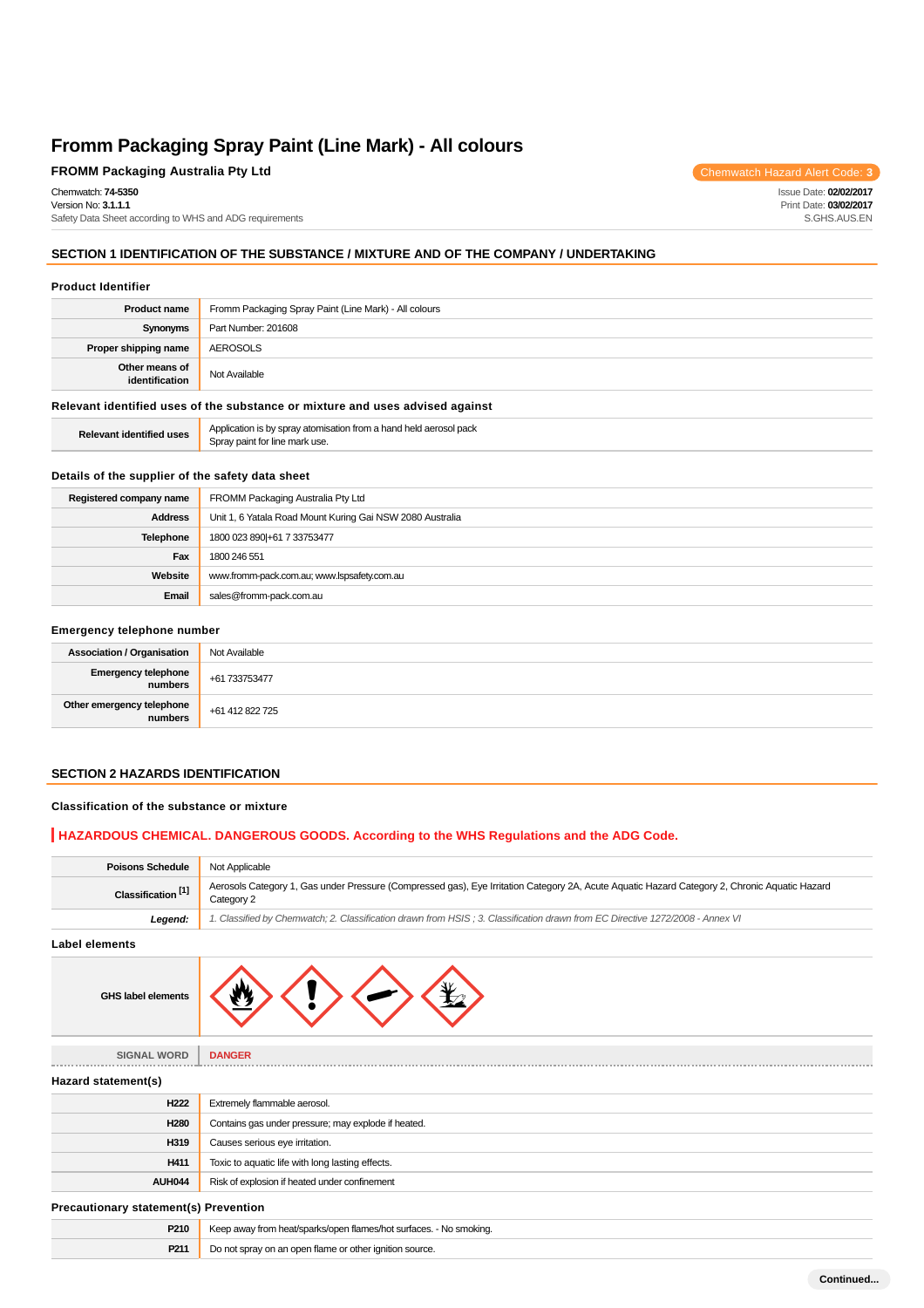| P <sub>251</sub> | Pressurized container: Do not pierce or burn, even after use.              |  |
|------------------|----------------------------------------------------------------------------|--|
| P273             | Avoid release to the environment.                                          |  |
| P280             | Wear protective gloves/protective clothing/eye protection/face protection. |  |

#### **Precautionary statement(s) Response**

| P305+P351+P338 | IF IN EYES: Rinse cautiously with water for several minutes. Remove contact lenses, if present and easy to do. Continue rinsing. |  |
|----------------|----------------------------------------------------------------------------------------------------------------------------------|--|
| P337+P313      | If eye irritation persists: Get medical advice/attention.                                                                        |  |
| P391           | Collect spillage.                                                                                                                |  |
|                |                                                                                                                                  |  |

### **Precautionary statement(s) Storage**

| P410+P403 | Protect from sunlight. Store in a well-ventilated place.                     |  |
|-----------|------------------------------------------------------------------------------|--|
| P410+P412 | Protect from sunlight. Do not expose to temperatures exceeding 50 °C/122 °F. |  |

## **Precautionary statement(s) Disposal**

**P501** Dispose of contents/container in accordance with local regulations.

## **SECTION 3 COMPOSITION / INFORMATION ON INGREDIENTS**

#### **Substances**

See section below for composition of Mixtures

## **Mixtures**

| <b>CAS No</b> | %[weight] | Name                                              |
|---------------|-----------|---------------------------------------------------|
| 108-67-8      | $2 - 10$  | 1,3,5-trimethyl benzene                           |
| Not Available | 15-20     | pigment.                                          |
| 8050-31-5     | 10-20     | rosin acids, esters with glycerol                 |
| 9003-55-8     | $5 - 10$  | styrene/ butadiene copolymer                      |
| 16494-24-9    | $3-6$     | butyl p-(p-ethoxyphenoxycarbonyl)phenyl carbonate |
| Not Available | 40-60     | ethyl ester                                       |
| Not Available | $0.5 - 3$ | accessory ingredient                              |
| 68476-85-7.   | NotSpec.  | hydrocarbon propellant                            |
|               |           |                                                   |

# **SECTION 4 FIRST AID MEASURES**

#### **Description of first aid measures**

| <b>Eye Contact</b>  | If aerosols come in contact with the eyes:<br>In mediately hold the eyelids apart and flush the eye continuously for at least 15 minutes with fresh running water.<br>Ensure complete irrigation of the eye by keeping eyelids apart and away from eye and moving the eyelids by occasionally lifting the upper and lower lids.<br>Transport to hospital or doctor without delay.<br>Removal of contact lenses after an eye injury should only be undertaken by skilled personnel.                                             |
|---------------------|--------------------------------------------------------------------------------------------------------------------------------------------------------------------------------------------------------------------------------------------------------------------------------------------------------------------------------------------------------------------------------------------------------------------------------------------------------------------------------------------------------------------------------|
| <b>Skin Contact</b> | If solids or aerosol mists are deposited upon the skin:<br>Flush skin and hair with running water (and soap if available).<br>▶ Remove any adhering solids with industrial skin cleansing cream.<br>DO NOT use solvents.<br>Seek medical attention in the event of irritation.                                                                                                                                                                                                                                                 |
| <b>Inhalation</b>   | If aerosols, fumes or combustion products are inhaled:<br>Remove to fresh air.<br>• Lay patient down. Keep warm and rested.<br>► Prostheses such as false teeth, which may block airway, should be removed, where possible, prior to initiating first aid procedures.<br>If breathing is shallow or has stopped, ensure clear airway and apply resuscitation, preferably with a demand valve resuscitator, bag-valve mask device, or<br>pocket mask as trained. Perform CPR if necessary.<br>Transport to hospital, or doctor. |
| Ingestion           | Not considered a normal route of entry.                                                                                                                                                                                                                                                                                                                                                                                                                                                                                        |

**Indication of any immediate medical attention and special treatment needed**

Treat symptomatically.

# **SECTION 5 FIREFIGHTING MEASURES**

#### **Extinguishing media**

**SMALL FIRE:**

Water spray, dry chemical or CO2

**LARGE FIRE:** Water spray or fog.

## **Special hazards arising from the substrate or mixture**

Fire Incompatibility **A** Avoid contamination with oxidising agents i.e. nitrates, oxidising acids, chlorine bleaches, pool chlorine etc. as ignition may result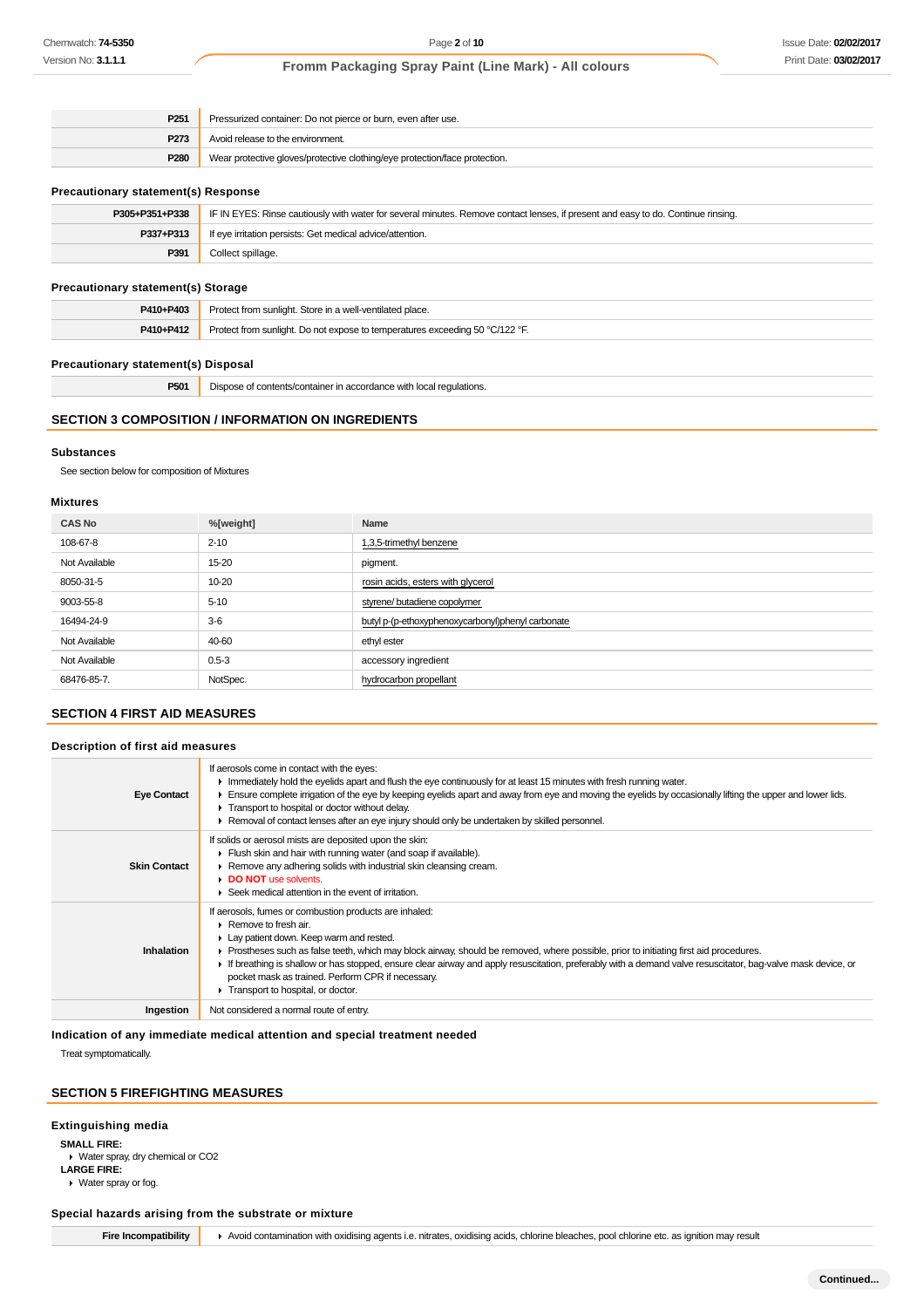**Continued...**

# **Fromm Packaging Spray Paint (Line Mark) - All colours**

# **Advice for firefighters**

| <b>AUVILE IVI IIIEIIUIIIEIS</b> |                                                                                                                                                                                                                                                                                                                                                                                                                                                                                                                                                                                                                                                                                                                                                         |  |
|---------------------------------|---------------------------------------------------------------------------------------------------------------------------------------------------------------------------------------------------------------------------------------------------------------------------------------------------------------------------------------------------------------------------------------------------------------------------------------------------------------------------------------------------------------------------------------------------------------------------------------------------------------------------------------------------------------------------------------------------------------------------------------------------------|--|
| <b>Fire Fighting</b>            | Alert Fire Brigade and tell them location and nature of hazard.<br>May be violently or explosively reactive.<br>• Wear breathing apparatus plus protective gloves.<br>▶ Prevent, by any means available, spillage from entering drains or water course.<br>If safe, switch off electrical equipment until vapour fire hazard removed.<br>► Use water delivered as a fine spray to control fire and cool adjacent area.<br>DO NOT approach containers suspected to be hot.<br>▸<br>• Cool fire exposed containers with water spray from a protected location.<br>If safe to do so, remove containers from path of fire.<br>Equipment should be thoroughly decontaminated after use.                                                                      |  |
| <b>Fire/Explosion Hazard</b>    | Liquid and vapour are highly flammable.<br>Severe fire hazard when exposed to heat or flame.<br>• Vapour forms an explosive mixture with air.<br>Severe explosion hazard, in the form of vapour, when exposed to flame or spark.<br>• Vapour may travel a considerable distance to source of ignition.<br>► Heating may cause expansion or decomposition with violent container rupture.<br>Aerosol cans may explode on exposure to naked flames.<br>▶ Rupturing containers may rocket and scatter burning materials.<br>Hazards may not be restricted to pressure effects.<br>• May emit acrid, poisonous or corrosive fumes.<br>Combustion products include:<br>carbon dioxide (CO2)<br>other pyrolysis products typical of burning organic material. |  |
| <b>HAZCHEM</b>                  | Not Applicable                                                                                                                                                                                                                                                                                                                                                                                                                                                                                                                                                                                                                                                                                                                                          |  |
|                                 |                                                                                                                                                                                                                                                                                                                                                                                                                                                                                                                                                                                                                                                                                                                                                         |  |

# **SECTION 6 ACCIDENTAL RELEASE MEASURES**

**Personal precautions, protective equipment and emergency procedures**

See section 8

# **Environmental precautions**

See section 12

### **Methods and material for containment and cleaning up**

| <b>Minor Spills</b> | • Clean up all spills immediately.<br>Avoid breathing vapours and contact with skin and eyes.<br>• Wear protective clothing, impervious gloves and safety glasses.<br>• Shut off all possible sources of ignition and increase ventilation.<br>$\triangleright$ Wipe up.<br>If safe, damaged cans should be placed in a container outdoors, away from all ignition sources, until pressure has dissipated.<br>• Undamaged cans should be gathered and stowed safely.                                                                                                                                                                                                                                                              |
|---------------------|-----------------------------------------------------------------------------------------------------------------------------------------------------------------------------------------------------------------------------------------------------------------------------------------------------------------------------------------------------------------------------------------------------------------------------------------------------------------------------------------------------------------------------------------------------------------------------------------------------------------------------------------------------------------------------------------------------------------------------------|
| <b>Major Spills</b> | $\triangleright$ Clear area of personnel and move upwind.<br>Alert Fire Brigade and tell them location and nature of hazard.<br>• May be violently or explosively reactive.<br>• Wear breathing apparatus plus protective gloves.<br>▶ Prevent, by any means available, spillage from entering drains or water courses<br>▶ No smoking, naked lights or ignition sources.<br>$\blacktriangleright$ Increase ventilation.<br>Stop leak if safe to do so.<br>• Water spray or fog may be used to disperse / absorb vapour.<br>Absorb or cover spill with sand, earth, inert materials or vermiculite.<br>If safe, damaged cans should be placed in a container outdoors, away from ignition sources, until pressure has dissipated. |

Personal Protective Equipment advice is contained in Section 8 of the SDS.

## **SECTION 7 HANDLING AND STORAGE**

#### **Precautions for safe handling**

| Safe handling     | Avoid all personal contact, including inhalation.<br>• Wear protective clothing when risk of exposure occurs.<br>• Use in a well-ventilated area.<br>Prevent concentration in hollows and sumps.<br>DO NOT enter confined spaces until atmosphere has been checked.<br>Avoid smoking, naked lights or ignition sources.<br>Avoid contact with incompatible materials.<br>• When handling, DO NOT eat, drink or smoke.<br><b>DO NOT</b> incinerate or puncture aerosol cans.<br>DO NOT spray directly on humans, exposed food or food utensils.                                                                                    |
|-------------------|-----------------------------------------------------------------------------------------------------------------------------------------------------------------------------------------------------------------------------------------------------------------------------------------------------------------------------------------------------------------------------------------------------------------------------------------------------------------------------------------------------------------------------------------------------------------------------------------------------------------------------------|
| Other information | ► Keep dry to avoid corrosion of cans. Corrosion may result in container perforation and internal pressure may eject contents of can<br>Store in original containers in approved flammable liquid storage area.<br>• DO NOT store in pits, depressions, basements or areas where vapours may be trapped.<br>No smoking, naked lights, heat or ignition sources.<br>▶ Keep containers securely sealed. Contents under pressure.<br>Store away from incompatible materials.<br>Store in a cool, dry, well ventilated area.<br>Avoid storage at temperatures higher than 40 deg C.<br>$\triangleright$ Store in an upright position. |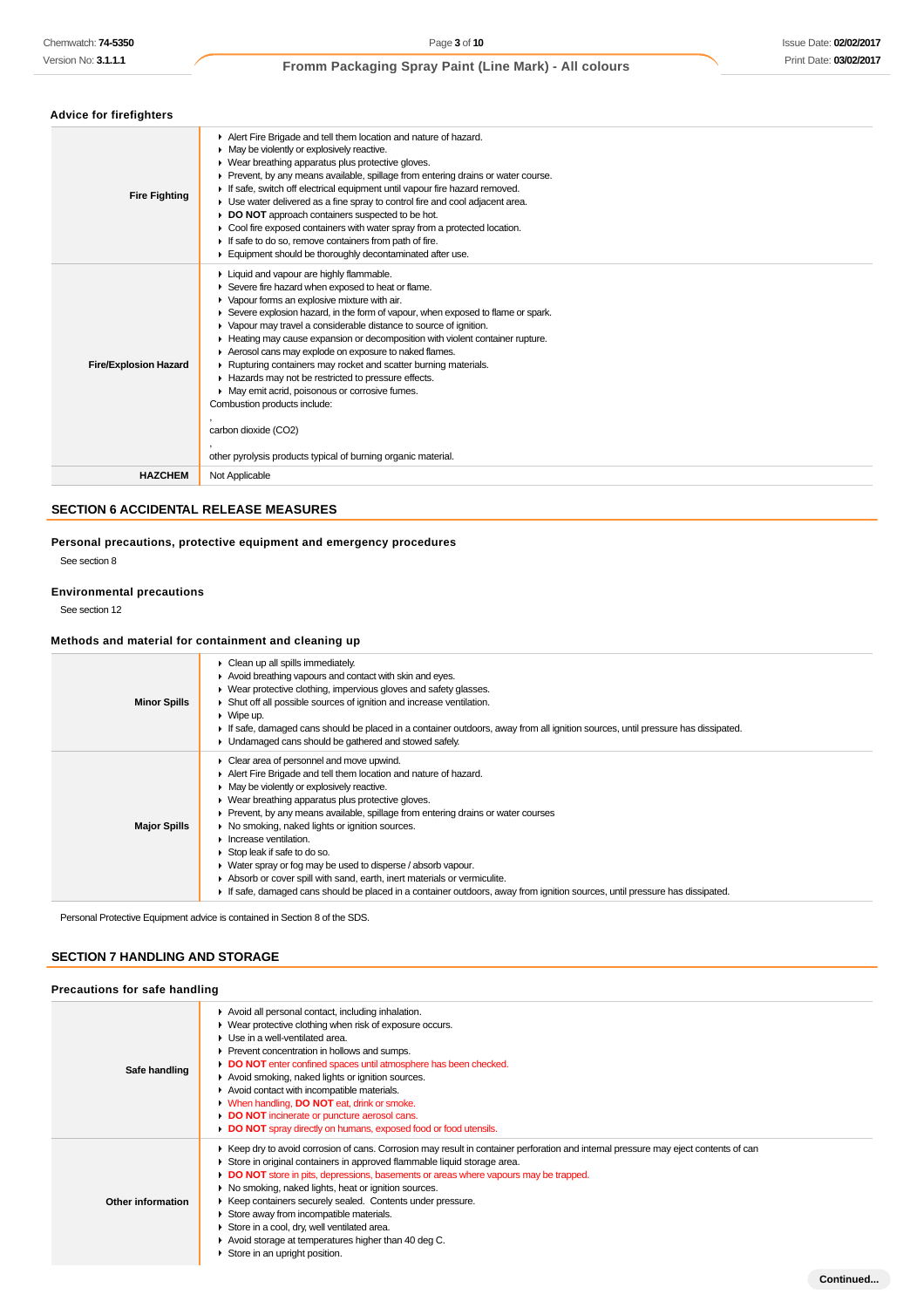|                         | ▶ Protect containers against physical damage.                                                                                                                                                         |
|-------------------------|-------------------------------------------------------------------------------------------------------------------------------------------------------------------------------------------------------|
|                         | Conditions for safe storage, including any incompatibilities                                                                                                                                          |
| Suitable container      | Aerosol dispenser.<br>• Check that containers are clearly labelled.                                                                                                                                   |
| Storage incompatibility | Compressed gases may contain a large amount of kinetic energy over and above that potentially available from the energy of reaction produced by the gas in<br>chemical reaction with other substances |

# **SECTION 8 EXPOSURE CONTROLS / PERSONAL PROTECTION**

# **Control parameters**

## **OCCUPATIONAL EXPOSURE LIMITS (OEL)**

# **INGREDIENT DATA**

| Source                                                  | Ingredient                           | <b>Material name</b>              | <b>TWA</b>            |                 | <b>STEL</b>         | Peak          |              | <b>Notes</b>  |
|---------------------------------------------------------|--------------------------------------|-----------------------------------|-----------------------|-----------------|---------------------|---------------|--------------|---------------|
| Australia Exposure Standards                            | hydrocarbon propellant               | LPG (liquified petroleum gas)     | 1800 mg/m3 / 1000 ppm |                 | Not Available       | Not Available |              | Not Available |
| <b>EMERGENCY LIMITS</b>                                 |                                      |                                   |                       |                 |                     |               |              |               |
| Ingredient                                              | <b>Material name</b>                 |                                   | TEEL-1                |                 | TEEL-2              |               | TEEL-3       |               |
| 1,3,5-trimethyl benzene                                 | Mesitylene; (1,3,5-Trimethylbenzene) |                                   | Not Available         |                 | Not Available       |               | 480 ppm      |               |
| hydrocarbon propellant                                  |                                      | Liquified petroleum gas; (L.P.G.) |                       |                 | 2.30E+05 ppm        |               | 4.00E+05 ppm |               |
| Ingredient                                              | <b>Original IDLH</b>                 |                                   |                       |                 | <b>Revised IDLH</b> |               |              |               |
| 1,3,5-trimethyl benzene                                 | Not Available                        |                                   |                       |                 | Not Available       |               |              |               |
| pigment.                                                | Not Available                        |                                   |                       |                 | Not Available       |               |              |               |
| rosin acids, esters with glycerol                       | Not Available                        |                                   |                       |                 | Not Available       |               |              |               |
| styrene/ butadiene copolymer                            | Not Available                        |                                   |                       |                 | Not Available       |               |              |               |
| butyl<br>p-(p-ethoxyphenoxycarbonyl)phenyl<br>carbonate | Not Available                        |                                   |                       |                 | Not Available       |               |              |               |
| ethyl ester                                             | Not Available                        |                                   |                       |                 | Not Available       |               |              |               |
| accessory ingredient                                    | Not Available                        |                                   |                       |                 | Not Available       |               |              |               |
| hydrocarbon propellant                                  | 19,000 [LEL] ppm                     |                                   |                       | 2,000 [LEL] ppm |                     |               |              |               |

## **Exposure controls**

| Appropriate engineering<br>controls | Engineering controls are used to remove a hazard or place a barrier between the worker and the hazard. Well-designed engineering controls can be highly<br>effective in protecting workers and will typically be independent of worker interactions to provide this high level of protection.<br>The basic types of engineering controls are:<br>Process controls which involve changing the way a job activity or process is done to reduce the risk.<br>Enclosure and/or isolation of emission source which keeps a selected hazard "physically" away from the worker and ventilation that strategically "adds" and<br>"removes" air in the work environment. Ventilation can remove or dilute an air contaminant if designed properly. The design of a ventilation system must match<br>the particular process and chemical or contaminant in use.<br>Employers may need to use multiple types of controls to prevent employee overexposure.<br>General exhaust is adequate under normal conditions. If risk of overexposure exists, wear SAA approved respirator. Correct fit is essential to obtain adequate<br>protection. |
|-------------------------------------|----------------------------------------------------------------------------------------------------------------------------------------------------------------------------------------------------------------------------------------------------------------------------------------------------------------------------------------------------------------------------------------------------------------------------------------------------------------------------------------------------------------------------------------------------------------------------------------------------------------------------------------------------------------------------------------------------------------------------------------------------------------------------------------------------------------------------------------------------------------------------------------------------------------------------------------------------------------------------------------------------------------------------------------------------------------------------------------------------------------------------------|
| <b>Personal protection</b>          |                                                                                                                                                                                                                                                                                                                                                                                                                                                                                                                                                                                                                                                                                                                                                                                                                                                                                                                                                                                                                                                                                                                                  |
| Eye and face protection             | Safety glasses with side shields.<br>Chemical goggles.<br>r.<br>• Contact lenses may pose a special hazard; soft contact lenses may absorb and concentrate irritants. A written policy document, describing the wearing of<br>lenses or restrictions on use, should be created for each workplace or task. This should include a review of lens absorption and adsorption for the class of<br>chemicals in use and an account of injury experience. Medical and first-aid personnel should be trained in their removal and suitable equipment should be<br>readily available. In the event of chemical exposure, begin eye irrigation immediately and remove contact lens as soon as practicable. Lens should be removed<br>at the first signs of eye redness or irritation - lens should be removed in a clean environment only after workers have washed hands thoroughly. [CDC NIOSH<br>Current Intelligence Bulletin 59], [AS/NZS 1336 or national equivalent]                                                                                                                                                               |
| <b>Skin protection</b>              | See Hand protection below                                                                                                                                                                                                                                                                                                                                                                                                                                                                                                                                                                                                                                                                                                                                                                                                                                                                                                                                                                                                                                                                                                        |
| Hands/feet protection               | • No special equipment needed when handling small quantities.<br>▶ OTHERWISE:<br>For potentially moderate exposures:<br>▶ Wear general protective gloves, eg. light weight rubber gloves.<br>F For potentially heavy exposures:<br>▶ Wear chemical protective gloves, eg. PVC. and safety footwear.                                                                                                                                                                                                                                                                                                                                                                                                                                                                                                                                                                                                                                                                                                                                                                                                                              |
| <b>Body protection</b>              | See Other protection below                                                                                                                                                                                                                                                                                                                                                                                                                                                                                                                                                                                                                                                                                                                                                                                                                                                                                                                                                                                                                                                                                                       |
| Other protection                    | No special equipment needed when handling small quantities.<br><b>OTHERWISE:</b><br>• Overalls.<br>Skin cleansing cream.<br>$\blacktriangleright$ Eyewash unit.<br>Do not spray on hot surfaces.                                                                                                                                                                                                                                                                                                                                                                                                                                                                                                                                                                                                                                                                                                                                                                                                                                                                                                                                 |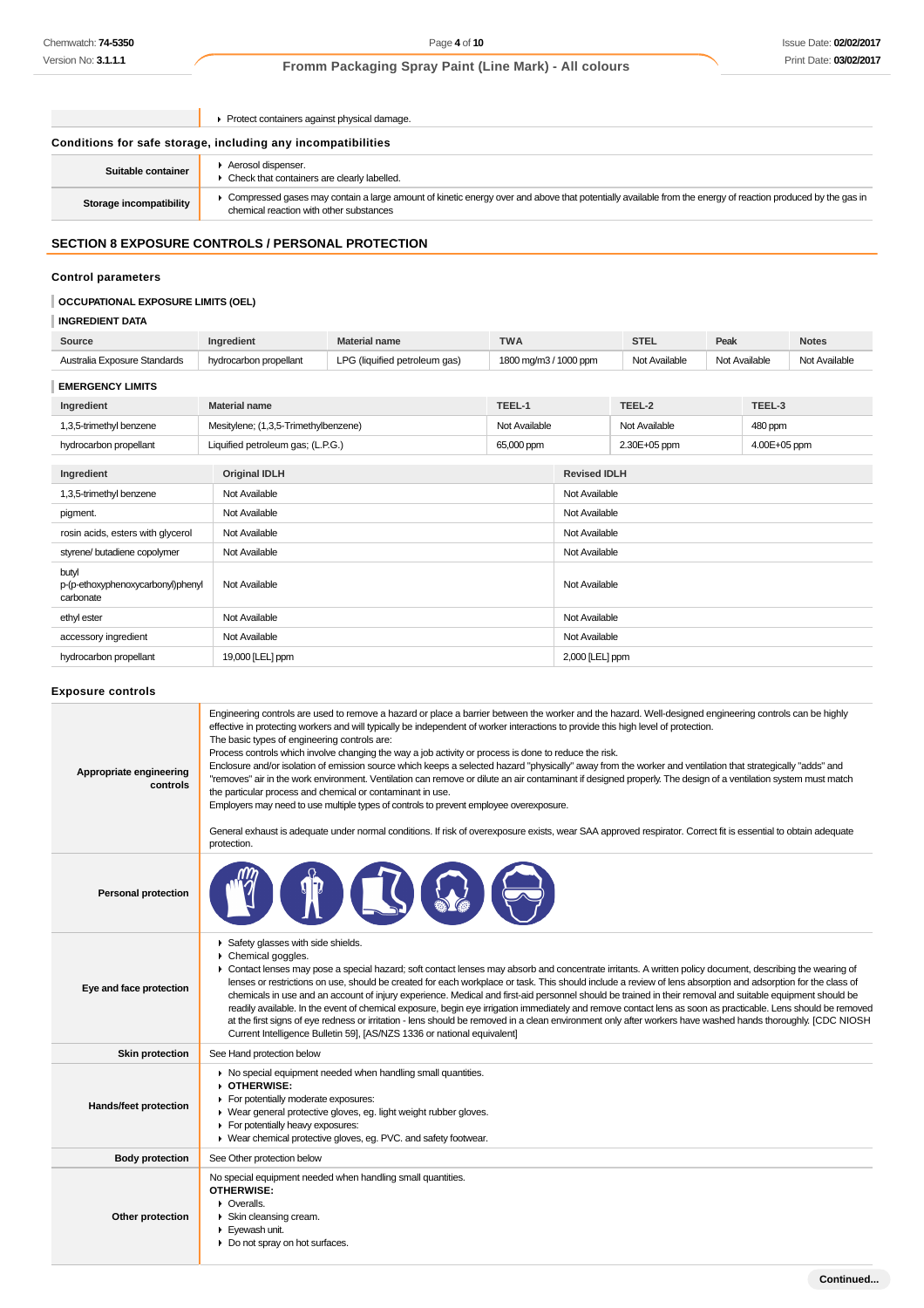|                 | The clothing worn by process operators insulated from earth may develop static charges far higher (up to 100 times) than the minimum ignition energies for<br>various flammable gas-air mixtures. This holds true for a wide range of clothing materials including cotton.<br>Avoid dangerous levels of charge by ensuring a low resistivity of the surface material worn outermost.<br>BRETHERICK: Handbook of Reactive Chemical Hazards. |
|-----------------|--------------------------------------------------------------------------------------------------------------------------------------------------------------------------------------------------------------------------------------------------------------------------------------------------------------------------------------------------------------------------------------------------------------------------------------------|
| Thermal hazards | Not Available                                                                                                                                                                                                                                                                                                                                                                                                                              |

#### **Respiratory protection**

Type AX Filter of sufficient capacity. (AS/NZS 1716 & 1715, EN 143:2000 & 149:2001, ANSI Z88 or national equivalent)

Cartridge respirators should never be used for emergency ingress or in areas of unknown vapour concentrations or oxygen content. The wearer must be warned to leave the contaminated area immediately on detecting any odours through the respirator. The odour may indicate that the mask is not functioning properly, that the vapour concentration is too high, or that the mask is not properly fitted. Because of these limitations, only restricted use of cartridge respirators is considered appropriate.

Aerosols, in common with most vapours/ mists, should never be used in confined spaces without adequate ventilation. Aerosols, containing agents designed to enhance or mask smell, have triggered allergic reactions in predisposed individuals.

#### **SECTION 9 PHYSICAL AND CHEMICAL PROPERTIES**

#### **Information on basic physical and chemical properties**

| Appearance                                      | Colour aerosol; not miscible with water. Dispersible in aromatic solvents or ketones. |                                                   |                |  |  |  |  |
|-------------------------------------------------|---------------------------------------------------------------------------------------|---------------------------------------------------|----------------|--|--|--|--|
|                                                 |                                                                                       |                                                   |                |  |  |  |  |
| <b>Physical state</b>                           | Compressed Gas<br>Relative density (Water = 1)<br>Not Available                       |                                                   |                |  |  |  |  |
| Odour                                           | Not Available                                                                         | <b>Partition coefficient</b><br>n-octanol / water | Not Available  |  |  |  |  |
| <b>Odour threshold</b>                          | Not Available                                                                         | Auto-ignition temperature<br>$(^{\circ}C)$        | Not Available  |  |  |  |  |
| pH (as supplied)                                | Not Applicable                                                                        | Decomposition<br>temperature                      | Not Available  |  |  |  |  |
| Melting point / freezing<br>point (°C)          | $<-20$                                                                                | <b>Viscosity (cSt)</b>                            | Not Available  |  |  |  |  |
| Initial boiling point and<br>boiling range (°C) | >60                                                                                   | Molecular weight (g/mol)                          | Not Applicable |  |  |  |  |
| Flash point (°C)                                | 0                                                                                     | <b>Taste</b>                                      | Not Available  |  |  |  |  |
| <b>Evaporation rate</b>                         | Not Available                                                                         | <b>Explosive properties</b>                       | Not Available  |  |  |  |  |
| Flammability                                    | <b>HIGHLY FLAMMABLE.</b>                                                              | <b>Oxidising properties</b>                       | Not Available  |  |  |  |  |
| Upper Explosive Limit (%)                       | Not Available                                                                         | Surface Tension (dyn/cm or<br>$mN/m$ )            | Not Available  |  |  |  |  |
| Lower Explosive Limit (%)                       | Not Available                                                                         | <b>Volatile Component (%vol)</b>                  | Not Available  |  |  |  |  |
| Vapour pressure (kPa)                           | Not Available                                                                         | Gas group                                         | Not Available  |  |  |  |  |
| Solubility in water (g/L)                       | Immiscible                                                                            | pH as a solution (1%)                             | Not Available  |  |  |  |  |
| Vapour density (Air = 1)                        | Not Available                                                                         | VOC g/L                                           | Not Available  |  |  |  |  |

## **SECTION 10 STABILITY AND REACTIVITY**

| Reactivity                            | See section 7                                                                                                                                                              |
|---------------------------------------|----------------------------------------------------------------------------------------------------------------------------------------------------------------------------|
| <b>Chemical stability</b>             | $\blacktriangleright$ Elevated temperatures.<br>Presence of open flame.<br>$\blacktriangleright$ Product is considered stable.<br>Hazardous polymerisation will not occur. |
| Possibility of hazardous<br>reactions | See section 7                                                                                                                                                              |
| <b>Conditions to avoid</b>            | See section 7                                                                                                                                                              |
| Incompatible materials                | See section 7                                                                                                                                                              |
| Hazardous decomposition<br>products   | See section 5                                                                                                                                                              |

# **SECTION 11 TOXICOLOGICAL INFORMATION**

### **Information on toxicological effects**

| <b>Inhaled</b> | Inhalation of aerosols (mists, fumes), generated by the material during the course of normal handling, may be damaging to the health of the individual.<br>There is some evidence to suggest that the material can cause respiratory irritation in some persons. The body's response to such irritation can cause further<br>lung damage.<br>Inhalation of toxic gases may cause:<br>Central Nervous System effects including depression, headache, confusion, dizziness, stupor, coma and seizures;<br>F respiratory: acute lung swellings, shortness of breath, wheezing, rapid breathing, other symptoms and respiratory arrest;<br>heart: collapse, irregular heartbeats and cardiac arrest;<br>gastrointestinal: irritation, ulcers, nausea and vomiting (may be bloody), and abdominal pain.<br>WARNING: Intentional misuse by concentrating/inhaling contents may be lethal. |
|----------------|-------------------------------------------------------------------------------------------------------------------------------------------------------------------------------------------------------------------------------------------------------------------------------------------------------------------------------------------------------------------------------------------------------------------------------------------------------------------------------------------------------------------------------------------------------------------------------------------------------------------------------------------------------------------------------------------------------------------------------------------------------------------------------------------------------------------------------------------------------------------------------------|
| Ingestion      | Accidental ingestion of the material may be damaging to the health of the individual.<br>Not normally a hazard due to physical form of product.<br>Considered an unlikely route of entry in commercial/industrial environments                                                                                                                                                                                                                                                                                                                                                                                                                                                                                                                                                                                                                                                      |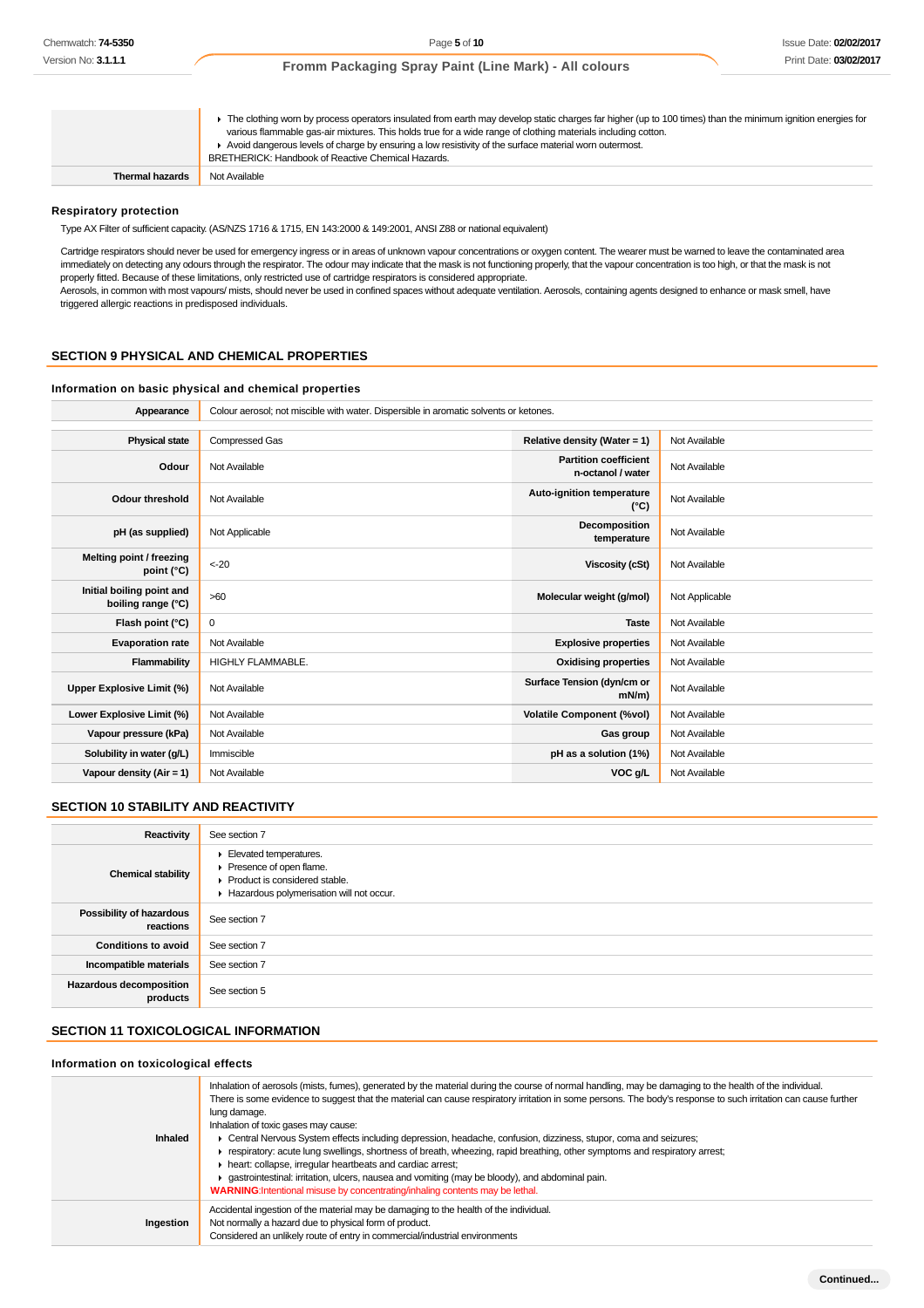# **Skin Contact** Skin contact with the material may damage the health of the individual; systemic effects may result following absorption. There is some evidence to suggest that this material can cause inflammation of the skin on contact in some persons. Spray mist may produce discomfort Open cuts, abraded or irritated skin should not be exposed to this material Entry into the blood-stream, through, for example, cuts, abrasions or lesions, may produce systemic injury with harmful effects. Examine the skin prior to the use of the material and ensure that any external damage is suitably protected. **Eye** This material can cause eye irritation and damage in some persons. Not considered to be a risk because of the extreme volatility of the gas. **Chronic** Substance accumulation, in the human body, may occur and may cause some concern following repeated or long-term occupational exposure. Principal route of occupational exposure to the gas is by inhalation. **WARNING**: Aerosol containers may present pressure related hazards. **Fromm Packaging Spray Paint (Line Mark) - All colours TOXICITY IRRITATION** Not Available Not Available Not Available Not Available **1,3,5-trimethyl benzene TOXICITY IRRITATION** dermal (rat) LD50: >3460 mg/kg<sup>[1]</sup>  $\qquad \qquad$  Eye (rabbit): 500 mg/24h mild Inhalation (rat) LC50: 24 mg/L/4hr<sup>[2]</sup> Skin (rabbit): 20 mg/24h moderate Oral (rat) LD50: ca.3460 mg/kg[1] **rosin acids, esters with glycerol TOXICITY IRRITATION** dermal (rat) LD50:  $>2000 \text{ ma/ka}^{\left[1\right]}$  Not Available dermal (rat) LD50: >2000 mg/kg[1] Oral (rat) LD50: >2000 mg/kg[1] Oral (rat) LD50: >2000 mg/kg[1] **styrene/ butadiene copolymer TOXICITY IRRITATION** Not Available Eye (rabbit) 500: mg/24h - Eye : Mild **butyl p-(p-ethoxyphenoxycarbonyl)phenyl carbonate TOXICITY IRRITATION** Not Available Not Available **hydrocarbon propellant TOXICITY IRRITATION** Inhalation (mouse) LC50: >15.6-<17.9 mm/l/2hr> $[1]$  Not Available Inhalation (mouse) LC50:  $>15.6$ -<17.9 mm/l/2hr $>$ <sup>[1]</sup> Inhalation (mouse) LC50: 410000 ppm/2hr<sup>[1]</sup> Inhalation (mouse) LC50: 410000 ppm/2hr[1] Inhalation (rat) LC50: >800000 ppm15 min<sup>[1]</sup> Inhalation (rat) LC50:  $>800000$  ppm15 min<sup>[1]</sup> Inhalation (rat) LC50: 1354.944 mg/L15 min<sup>[1]</sup> Inhalation (rat) LC50: 1355 mg/l15 min<sup>[1]</sup> Inhalation (rat) LC50: 1442.738 mg/L15 min[1] Inhalation (rat) LC50: 1442.738 mg/L15 min<sup>[1]</sup> Inhalation (rat) LC50: 1443 mg/l15 min<sup>[1]</sup> Inhalation (rat) LC50: 1443 mg/l15 min<sup>[1]</sup> Inhalation (rat) LC50: 570000 ppm15 min<sup>[1]</sup>

**Legend:** 1. Value obtained from Europe ECHA Registered Substances - Acute toxicity 2.\* Value obtained from manufacturer's SDS. Unless otherwise specified data extracted from RTECS - Register of Toxic Effect of chemical Substances

| <b>1.3.5-TRIMETHYL BENZENE</b> | Asthma-like symptoms may continue for months or even years after exposure to the material ceases. This may be due to a non-allergenic<br>condition known as reactive airways dysfunction syndrome (RADS) which can occur following exposure to high levels of highly irritating<br>compound. Key criteria for the diagnosis of RADS include the absence of preceding respiratory disease, in a non-atopic individual, with<br>abrupt onset of persistent asthma-like symptoms within minutes to hours of a documented exposure to the irritant. A reversible airflow<br>pattern, on spirometry, with the presence of moderate to severe bronchial hyperreactivity on methacholine challenge testing and the lack of<br>minimal lymphocytic inflammation, without eosinophilia, have also been included in the criteria for diagnosis of RADS. RADS (or asthma)<br>following an irritating inhalation is an infrequent disorder with rates related to the concentration of and duration of exposure to the irritating<br>substance. Industrial bronchitis, on the other hand, is a disorder that occurs as result of exposure due to high concentrations of irritating<br>substance (often particulate in nature) and is completely reversible after exposure ceases. The disorder is characterised by dyspnea, cough<br>and mucus production.<br>For trimethylbenzenes:<br>Absorption of 1,2,4-trimethylbenzene occurs after oral, inhalation, or dermal exposure. Occupationally, inhalation and dermal exposures are<br>the most important routes of absorption although systemic intoxication from dermal absorption is not likely to occur due to the dermal<br>irritation caused by the chemical prompting quick removal. Following oral administration of the chemical to rats, 62.6% of the dose was |
|--------------------------------|-------------------------------------------------------------------------------------------------------------------------------------------------------------------------------------------------------------------------------------------------------------------------------------------------------------------------------------------------------------------------------------------------------------------------------------------------------------------------------------------------------------------------------------------------------------------------------------------------------------------------------------------------------------------------------------------------------------------------------------------------------------------------------------------------------------------------------------------------------------------------------------------------------------------------------------------------------------------------------------------------------------------------------------------------------------------------------------------------------------------------------------------------------------------------------------------------------------------------------------------------------------------------------------------------------------------------------------------------------------------------------------------------------------------------------------------------------------------------------------------------------------------------------------------------------------------------------------------------------------------------------------------------------------------------------------------------------------------------------------------------------------------------------------------------------------|
|                                |                                                                                                                                                                                                                                                                                                                                                                                                                                                                                                                                                                                                                                                                                                                                                                                                                                                                                                                                                                                                                                                                                                                                                                                                                                                                                                                                                                                                                                                                                                                                                                                                                                                                                                                                                                                                             |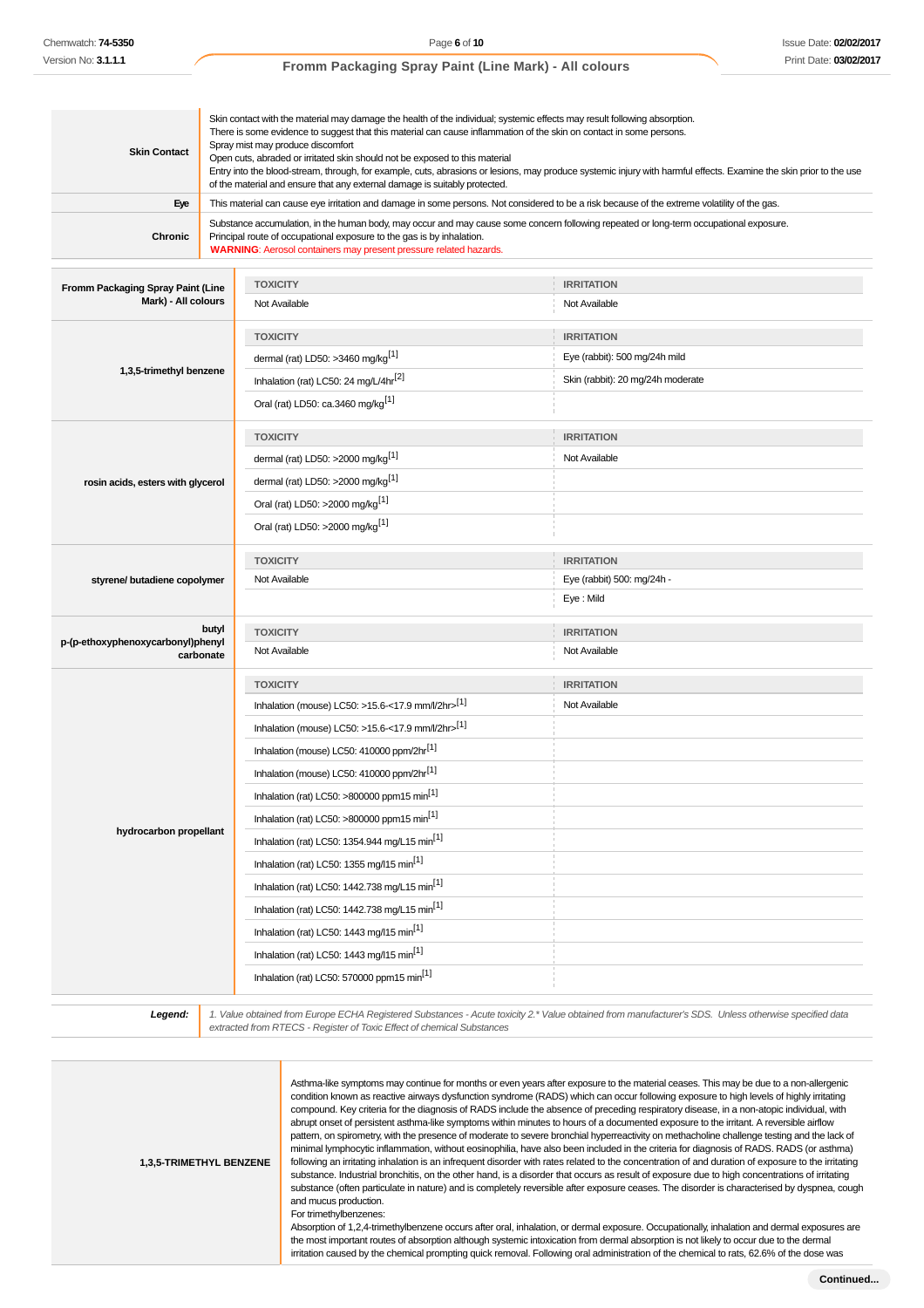|                                                                         |                                   | recovered as urinary metabolites indicating substantial absorption . 1,2,4-Trimethylbenzene is lipophilic and may accumulate in fat and fatty<br>tissues. In the blood stream, approximately 85% of the chemical is bound to red blood cells Metabolism occurs by side-chain oxidation to<br>form alcohols and carboxylic acids which are then conjugated with glucuronic acid, glycine, or sulfates for urinary excretion. After a single<br>oral dose to rats of 1200 mg/kg, urinary metabolites consisted of approximately 43.2% glycine, 6.6% glucuronic, and 12.9% sulfuric acid<br>conjugates . The two principle metabolites excreted by rabbits after oral administration of 438 mg/kg/day for 5 days were<br>2.4-dimethylbenzoic acid and 3.4-dimethylhippuric acid. The major routes of excretion of 1.2.4-trimethyl-benzene are exhalation of parent<br>compound and elimination of urinary metabolites. Half-times for urinary metabolites were reported as 9.5 hours for glycine, 22.9 hours for<br>glucuronide, and 37.6 hours for sulfuric acid conjugates.<br>Acute Toxicity Direct contact with liquid 1.2.4-trimethylbenzene is irritating to the skin and breathing the vapor is irritating to the<br>respiratory tract causing pneumonitis.<br>The material may cause skin irritation after prolonged or repeated exposure and may produce on contact skin redness, swelling, the<br>production of vesicles, scaling and thickening of the skin.<br>Other Toxicity data is available for CHEMWATCH 12171 1,2,4-trimethylbenzene CHEMWATCH 12172 1,2,3-trimethylbenzene |                                 |                                                                                                                                                           |  |
|-------------------------------------------------------------------------|-----------------------------------|--------------------------------------------------------------------------------------------------------------------------------------------------------------------------------------------------------------------------------------------------------------------------------------------------------------------------------------------------------------------------------------------------------------------------------------------------------------------------------------------------------------------------------------------------------------------------------------------------------------------------------------------------------------------------------------------------------------------------------------------------------------------------------------------------------------------------------------------------------------------------------------------------------------------------------------------------------------------------------------------------------------------------------------------------------------------------------------------------------------------------------------------------------------------------------------------------------------------------------------------------------------------------------------------------------------------------------------------------------------------------------------------------------------------------------------------------------------------------------------------------------------------------------------------------------------------------------------------|---------------------------------|-----------------------------------------------------------------------------------------------------------------------------------------------------------|--|
| <b>STYRENE/ BUTADIENE COPOLYMER</b>                                     |                                   | The substance is classified by IARC as Group 3:<br>NOT classifiable as to its carcinogenicity to humans.<br>Evidence of carcinogenicity may be inadequate or limited in animal testing.                                                                                                                                                                                                                                                                                                                                                                                                                                                                                                                                                                                                                                                                                                                                                                                                                                                                                                                                                                                                                                                                                                                                                                                                                                                                                                                                                                                                    |                                 |                                                                                                                                                           |  |
| <b>HYDROCARBON PROPELLANT</b>                                           |                                   | inhalation of the gas                                                                                                                                                                                                                                                                                                                                                                                                                                                                                                                                                                                                                                                                                                                                                                                                                                                                                                                                                                                                                                                                                                                                                                                                                                                                                                                                                                                                                                                                                                                                                                      |                                 |                                                                                                                                                           |  |
| 1,3,5-TRIMETHYL BENZENE & STYRENE/                                      | <b>BUTADIENE COPOLYMER</b>        | The material may be irritating to the eye, with prolonged contact causing inflammation. Repeated or prolonged exposure to irritants may<br>produce conjunctivitis.                                                                                                                                                                                                                                                                                                                                                                                                                                                                                                                                                                                                                                                                                                                                                                                                                                                                                                                                                                                                                                                                                                                                                                                                                                                                                                                                                                                                                         |                                 |                                                                                                                                                           |  |
| P-(P-ETHOXYPHENOXYCARBONYL)PHENYL<br><b>CARBONATE &amp; HYDROCARBON</b> | <b>BUTYL</b><br><b>PROPELLANT</b> | No significant acute toxicological data identified in literature search.                                                                                                                                                                                                                                                                                                                                                                                                                                                                                                                                                                                                                                                                                                                                                                                                                                                                                                                                                                                                                                                                                                                                                                                                                                                                                                                                                                                                                                                                                                                   |                                 |                                                                                                                                                           |  |
| <b>Acute Toxicity</b>                                                   | $\circledcirc$                    |                                                                                                                                                                                                                                                                                                                                                                                                                                                                                                                                                                                                                                                                                                                                                                                                                                                                                                                                                                                                                                                                                                                                                                                                                                                                                                                                                                                                                                                                                                                                                                                            | Carcinogenicity                 |                                                                                                                                                           |  |
| <b>Skin Irritation/Corrosion</b>                                        | ⊚                                 |                                                                                                                                                                                                                                                                                                                                                                                                                                                                                                                                                                                                                                                                                                                                                                                                                                                                                                                                                                                                                                                                                                                                                                                                                                                                                                                                                                                                                                                                                                                                                                                            | Reproductivity                  | $\circ$<br>$\circledcirc$                                                                                                                                 |  |
| <b>Serious Eye</b>                                                      |                                   |                                                                                                                                                                                                                                                                                                                                                                                                                                                                                                                                                                                                                                                                                                                                                                                                                                                                                                                                                                                                                                                                                                                                                                                                                                                                                                                                                                                                                                                                                                                                                                                            |                                 |                                                                                                                                                           |  |
| Damage/Irritation                                                       | v                                 |                                                                                                                                                                                                                                                                                                                                                                                                                                                                                                                                                                                                                                                                                                                                                                                                                                                                                                                                                                                                                                                                                                                                                                                                                                                                                                                                                                                                                                                                                                                                                                                            | <b>STOT - Single Exposure</b>   | ◎                                                                                                                                                         |  |
| <b>Respiratory or Skin</b><br>sensitisation                             | ര                                 |                                                                                                                                                                                                                                                                                                                                                                                                                                                                                                                                                                                                                                                                                                                                                                                                                                                                                                                                                                                                                                                                                                                                                                                                                                                                                                                                                                                                                                                                                                                                                                                            | <b>STOT - Repeated Exposure</b> | $\circ$                                                                                                                                                   |  |
| <b>Mutagenicity</b>                                                     | ര                                 |                                                                                                                                                                                                                                                                                                                                                                                                                                                                                                                                                                                                                                                                                                                                                                                                                                                                                                                                                                                                                                                                                                                                                                                                                                                                                                                                                                                                                                                                                                                                                                                            | Q<br><b>Aspiration Hazard</b>   |                                                                                                                                                           |  |
|                                                                         |                                   |                                                                                                                                                                                                                                                                                                                                                                                                                                                                                                                                                                                                                                                                                                                                                                                                                                                                                                                                                                                                                                                                                                                                                                                                                                                                                                                                                                                                                                                                                                                                                                                            | Legend:                         | $\blacktriangleright$ - Data available but does not fill the criteria for classification<br>$\blacktriangleright$ - Data available to make classification |  |

 $\bigcirc$  – Data Not Available to make classification

## **SECTION 12 ECOLOGICAL INFORMATION**

**Toxicity**

| Ingredient                                              | Endpoint                                                                                                                                                                                                                                                                                       | <b>Test Duration (hr)</b> | <b>Species</b>                | Value        | Source |  |
|---------------------------------------------------------|------------------------------------------------------------------------------------------------------------------------------------------------------------------------------------------------------------------------------------------------------------------------------------------------|---------------------------|-------------------------------|--------------|--------|--|
| 1,3,5-trimethyl benzene                                 | <b>LC50</b>                                                                                                                                                                                                                                                                                    | 96                        | <b>Fish</b>                   | 1.318mg/L    | 3      |  |
| 1,3,5-trimethyl benzene                                 | <b>EC50</b>                                                                                                                                                                                                                                                                                    | 48                        | Crustacea                     | 13mg/L       | 5      |  |
| 1,3,5-trimethyl benzene                                 | <b>EC50</b>                                                                                                                                                                                                                                                                                    | 96                        | Algae or other aquatic plants | 2.154mg/L    | 3      |  |
| 1,3,5-trimethyl benzene                                 | <b>EC50</b>                                                                                                                                                                                                                                                                                    | 384                       | Crustacea                     | $0.328$ mg/L | 3      |  |
| 1,3,5-trimethyl benzene                                 | <b>NOEC</b>                                                                                                                                                                                                                                                                                    | 504                       | Crustacea                     | $0.4$ mg/L   | 4      |  |
| rosin acids, esters with glycerol                       | <b>EC50</b>                                                                                                                                                                                                                                                                                    | 48                        | Crustacea                     | $=259$ mg/L  |        |  |
| rosin acids, esters with glycerol                       | <b>EC50</b>                                                                                                                                                                                                                                                                                    | 72                        | Algae or other aquatic plants | $>1000$ mg/L |        |  |
| rosin acids, esters with glycerol                       | <b>EC10</b>                                                                                                                                                                                                                                                                                    | 72                        | Algae or other aquatic plants | $>1000$ mg/L |        |  |
| rosin acids, esters with glycerol                       | <b>NOEC</b>                                                                                                                                                                                                                                                                                    | 72                        | Algae or other aquatic plants | $>1000$ mg/L |        |  |
| butyl<br>p-(p-ethoxyphenoxycarbonyl)phenyl<br>carbonate | <b>LC50</b>                                                                                                                                                                                                                                                                                    | 96                        | Fish                          | 2.345mg/L    | 3      |  |
| butyl<br>p-(p-ethoxyphenoxycarbonyl)phenyl<br>carbonate | <b>EC50</b>                                                                                                                                                                                                                                                                                    | 96                        | Algae or other aquatic plants | $0.205$ mg/L | 3      |  |
| Legend:                                                 | Extracted from 1. IUCLID Toxicity Data 2. Europe ECHA Registered Substances - Ecotoxicological Information - Aquatic Toxicity 3. EPIWIN Suite<br>V3.12 - Aquatic Toxicity Data (Estimated) 4. US EPA, Ecotox database - Aquatic Toxicity Data 5. ECETOC Aquatic Hazard Assessment Data 6. NITE |                           |                               |              |        |  |

V3.12 - Aquatic Toxicity Data (Estimated) 4. US EPA, Ecotox database - Aquatic Toxicity Data 5. ECETOC Aquatic Hazard Assessment Data 6. NITE (Japan) - Bioconcentration Data 7. METI (Japan) - Bioconcentration Data 8. Vendor Data

Toxic to aquatic organisms, may cause long-term adverse effects in the aquatic environment.

Do NOT allow product to come in contact with surface waters or to intertidal areas below the mean high water mark. Do not contaminate water when cleaning equipment or disposing of equipment wash-waters.

Wastes resulting from use of the product must be disposed of on site or at approved waste sites. **DO NOT** discharge into sewer or waterways.

#### **Persistence and degradability**

| Ingredient                                              | Persistence: Water/Soil | Persistence: Air |
|---------------------------------------------------------|-------------------------|------------------|
| 1,3,5-trimethyl benzene                                 | <b>HIGH</b>             | <b>HIGH</b>      |
| butyl<br>p-(p-ethoxyphenoxycarbonyl)phenyl<br>carbonate | <b>HIGH</b>             | <b>HIGH</b>      |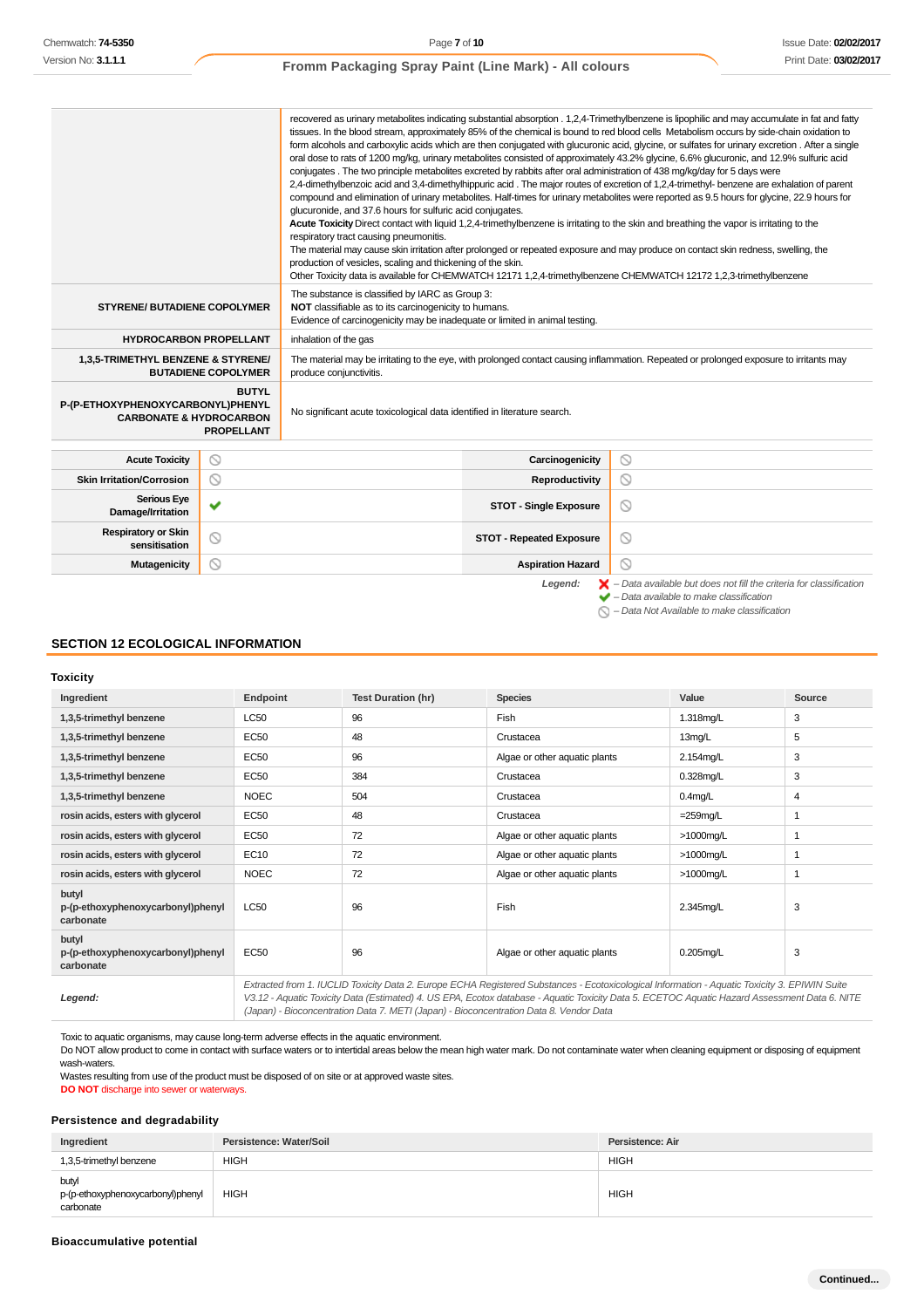| Ingredient                                              | <b>Bioaccumulation</b>   |
|---------------------------------------------------------|--------------------------|
| 1,3,5-trimethyl benzene                                 | LOW (BCF = $342$ )       |
| butyl<br>p-(p-ethoxyphenoxycarbonyl)phenyl<br>carbonate | $HIGH (LogKOW = 4.5475)$ |

# **Mobility in soil**

| Ingredient                                              | <b>Mobility</b>     |
|---------------------------------------------------------|---------------------|
| 1,3,5-trimethyl benzene                                 | LOW ( $KOC = 703$ ) |
| butyl<br>p-(p-ethoxyphenoxycarbonyl)phenyl<br>carbonate | LOW (KOC = 15150)   |

# **SECTION 13 DISPOSAL CONSIDERATIONS**

#### **Waste treatment methods**

| <b>Product / Packaging</b><br>disposal | DO NOT allow wash water from cleaning or process equipment to enter drains.<br>It may be necessary to collect all wash water for treatment before disposal.<br>In all cases disposal to sewer may be subject to local laws and regulations and these should be considered first.<br>$\triangleright$ Where in doubt contact the responsible authority.<br>Consult State Land Waste Management Authority for disposal.<br>• Discharge contents of damaged aerosol cans at an approved site.<br>Allow small quantities to evaporate.<br>DO NOT incinerate or puncture aerosol cans.<br>• Bury residues and emptied aerosol cans at an approved site. |
|----------------------------------------|----------------------------------------------------------------------------------------------------------------------------------------------------------------------------------------------------------------------------------------------------------------------------------------------------------------------------------------------------------------------------------------------------------------------------------------------------------------------------------------------------------------------------------------------------------------------------------------------------------------------------------------------------|
|----------------------------------------|----------------------------------------------------------------------------------------------------------------------------------------------------------------------------------------------------------------------------------------------------------------------------------------------------------------------------------------------------------------------------------------------------------------------------------------------------------------------------------------------------------------------------------------------------------------------------------------------------------------------------------------------------|

## **SECTION 14 TRANSPORT INFORMATION**

| <b>Labels Required</b>          |                                                                                                  |                                     |  |
|---------------------------------|--------------------------------------------------------------------------------------------------|-------------------------------------|--|
|                                 |                                                                                                  |                                     |  |
| <b>Marine Pollutant</b>         |                                                                                                  |                                     |  |
| <b>HAZCHEM</b>                  | Not Applicable                                                                                   |                                     |  |
| Land transport (ADG)            |                                                                                                  |                                     |  |
| <b>UN number</b>                | 1950                                                                                             |                                     |  |
| UN proper shipping name         | <b>AEROSOLS</b>                                                                                  |                                     |  |
| Transport hazard class(es)      | Class<br>2.1<br>Not Applicable<br>Subrisk                                                        |                                     |  |
| Packing group                   | Not Applicable                                                                                   |                                     |  |
| <b>Environmental hazard</b>     | Not Applicable                                                                                   |                                     |  |
| Special precautions for user    | Special provisions<br>63 190 277 327 344<br>Limited quantity<br>1000ml                           |                                     |  |
| Air transport (ICAO-IATA / DGR) |                                                                                                  |                                     |  |
| <b>UN number</b>                | 1950                                                                                             |                                     |  |
| UN proper shipping name         | Aerosols, flammable; Aerosols, flammable (engine starting fluid)                                 |                                     |  |
| Transport hazard class(es)      | <b>ICAO/IATA Class</b><br>2.1<br>ICAO / IATA Subrisk<br>Not Applicable<br><b>ERG Code</b><br>10L |                                     |  |
| Packing group                   | Not Applicable                                                                                   |                                     |  |
| <b>Environmental hazard</b>     | Not Applicable                                                                                   |                                     |  |
|                                 | Special provisions<br>Cargo Only Packing Instructions                                            | A145A167A802; A1A145A167A802<br>203 |  |
| Special precautions for user    | Cargo Only Maximum Qty / Pack                                                                    | 150 kg                              |  |
|                                 | Passenger and Cargo Packing Instructions                                                         | 203; Forbidden                      |  |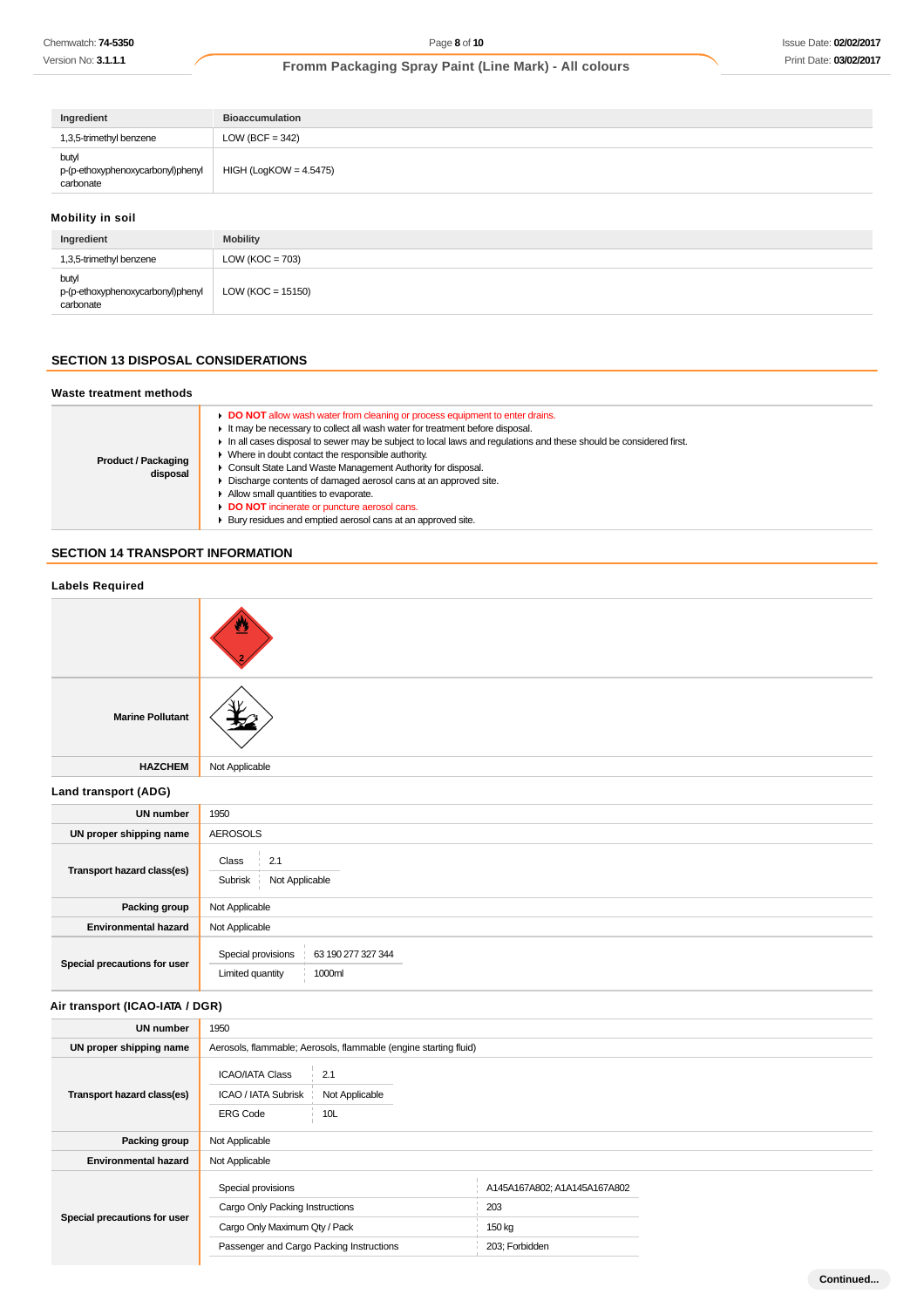| Passenger and Cargo Maximum Qty / Pack                    | 75 kg; Forbidden   |
|-----------------------------------------------------------|--------------------|
| Passenger and Cargo Limited Quantity Packing Instructions | Y203: Forbidden    |
| Passenger and Cargo Limited Maximum Qty / Pack            | 30 kg G; Forbidden |

#### **Sea transport (IMDG-Code / GGVSee)**

| <b>UN number</b>             | 1950                                                                 |                                                |
|------------------------------|----------------------------------------------------------------------|------------------------------------------------|
| UN proper shipping name      | <b>AEROSOLS</b>                                                      |                                                |
| Transport hazard class(es)   | <b>IMDG Class</b><br>2.1<br><b>IMDG Subrisk</b>                      | Not Applicable                                 |
| <b>Packing group</b>         | Not Applicable                                                       |                                                |
| <b>Environmental hazard</b>  | <b>Marine Pollutant</b>                                              |                                                |
| Special precautions for user | <b>EMS Number</b><br>Special provisions<br><b>Limited Quantities</b> | $F-D, S-U$<br>63 190 277 327 344 959<br>1000ml |

#### **Transport in bulk according to Annex II of MARPOL and the IBC code**

Not Applicable

#### **SECTION 15 REGULATORY INFORMATION**

# **Safety, health and environmental regulations / legislation specific for the substance or mixture**

## **1,3,5-TRIMETHYL BENZENE(108-67-8) IS FOUND ON THE FOLLOWING REGULATORY LISTS**

Australia Hazardous Substances Information System - Consolidated Lists Australia Inventory of Chemical Substances (AICS)

#### **ROSIN ACIDS, ESTERS WITH GLYCEROL(8050-31-5) IS FOUND ON THE FOLLOWING REGULATORY LISTS**

Australia Inventory of Chemical Substances (AICS)

#### **STYRENE/ BUTADIENE COPOLYMER(9003-55-8) IS FOUND ON THE FOLLOWING REGULATORY LISTS**

Australia Inventory of Chemical Substances (AICS) International Agency for Research on Cancer (IARC) - Agents Classified by the IARC Monographs

International Air Transport Association (IATA) Dangerous Goods Regulations - Prohibited List Passenger and Cargo Aircraft

#### **BUTYL P-(P-ETHOXYPHENOXYCARBONYL)PHENYL CARBONATE(16494-24-9) IS FOUND ON THE FOLLOWING REGULATORY LISTS**

Not Applicable

#### **HYDROCARBON PROPELLANT(68476-85-7.) IS FOUND ON THE FOLLOWING REGULATORY LISTS**

| Australia Exposure Standards                                           | Australia Inventory of Chemical Substances (AICS)                                            |
|------------------------------------------------------------------------|----------------------------------------------------------------------------------------------|
| Australia Hazardous Substances Information System - Consolidated Lists | International Air Transport Association (IATA) Dangerous Goods Regulations - Prohibited List |
|                                                                        | Passenger and Cargo Aircraft                                                                 |

| <b>National Inventory</b>               | <b>Status</b>                                                                                                                                                                              |
|-----------------------------------------|--------------------------------------------------------------------------------------------------------------------------------------------------------------------------------------------|
| Australia - AICS                        | N (butyl p-(p-ethoxyphenoxycarbonyl)phenyl carbonate)                                                                                                                                      |
| Canada - DSL                            | N (butyl p-(p-ethoxyphenoxycarbonyl)phenyl carbonate)                                                                                                                                      |
| Canada - NDSL                           | N (rosin acids, esters with glycerol; styrene/ butadiene copolymer; hydrocarbon propellant; 1,3,5-trimethyl benzene)                                                                       |
| China - IECSC                           | N (butyl p-(p-ethoxyphenoxycarbonyl)phenyl carbonate)                                                                                                                                      |
| Europe - EINEC / ELINCS /<br><b>NLP</b> | N (styrene/ butadiene copolymer)                                                                                                                                                           |
| Japan - ENCS                            | N (butyl p-(p-ethoxyphenoxycarbonyl)phenyl carbonate)                                                                                                                                      |
| Korea - KECI                            | N (butyl p-(p-ethoxyphenoxycarbonyl)phenyl carbonate)                                                                                                                                      |
| New Zealand - NZIoC                     | N (butyl p-(p-ethoxyphenoxycarbonyl)phenyl carbonate)                                                                                                                                      |
| Philippines - PICCS                     | N (butyl p-(p-ethoxyphenoxycarbonyl)phenyl carbonate)                                                                                                                                      |
| USA - TSCA                              | Y                                                                                                                                                                                          |
| Legend:                                 | $Y = All$ ingredients are on the inventory<br>N = Not determined or one or more ingredients are not on the inventory and are not exempt from listing(see specific ingredients in brackets) |

## **SECTION 16 OTHER INFORMATION**

## **Other information**

#### **Ingredients with multiple cas numbers**

| Name     | 3 No                      |
|----------|---------------------------|
| coellant | 68476-86-8<br>70 O.E<br>. |

Classification of the preparation and its individual components has drawn on official and authoritative sources as well as independent review by the Chemwatch Classification committee using available literature references.